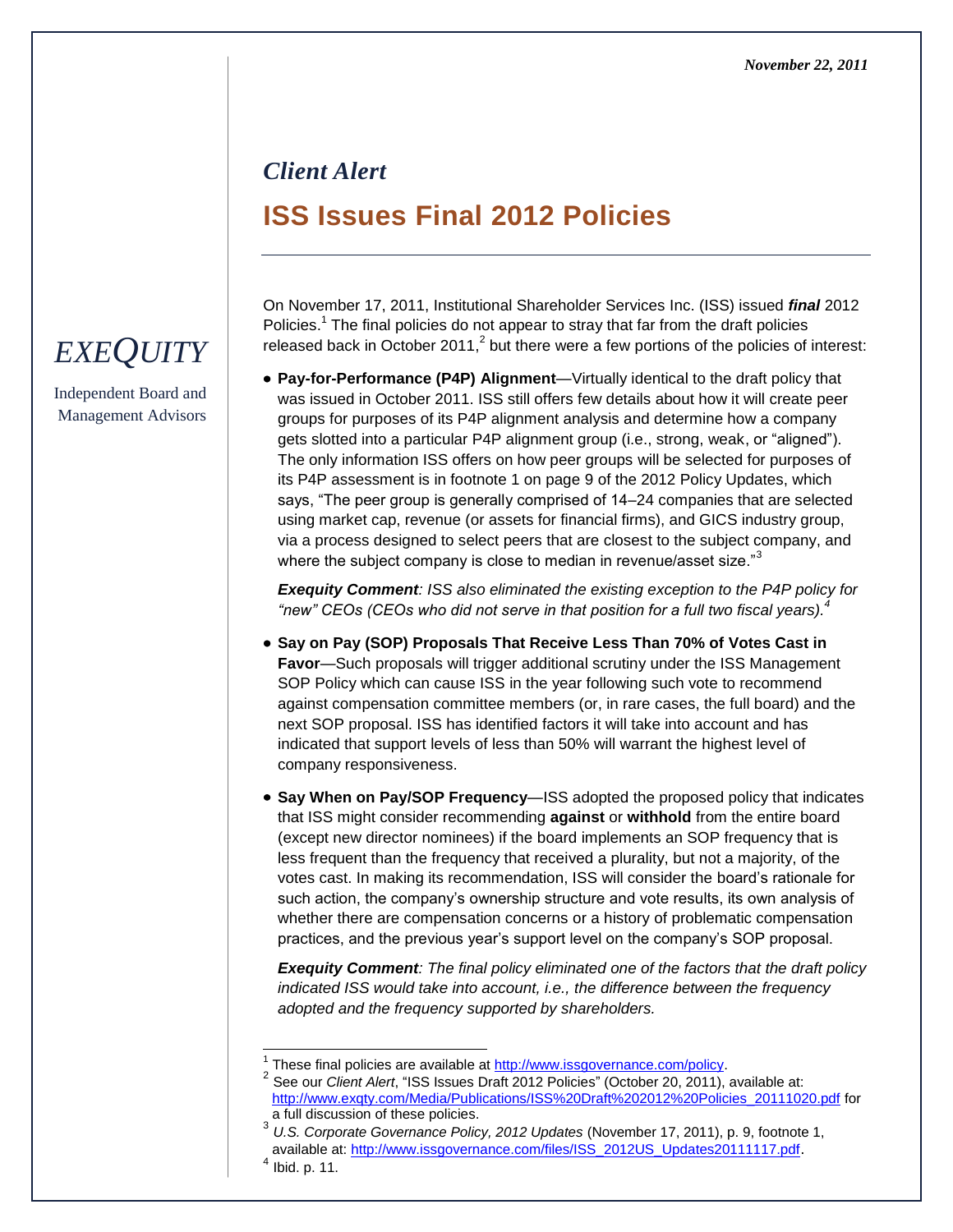ISS indicated that it received only 49 comments on its draft policies—23 from institutional investors, 18 from corporate issuers, and 8 from advisors or other organizations. ISS indicated that most commentators viewed the 2012 policies as improvements, but corporate issuers and a few investors raised concerns about peer group selection, sole use of total shareholder returns, and transparency of the policies.

## **Additional Guidance on 2012 Policy Methodologies**

In response to these concerns, while ISS finalized its proposed P4P alignment policy, ISS did state that it will release a technical document in December 2011 that will provide its P4P methodology for 2012.<sup>5</sup> Additionally, ISS stated that it will disclose its peer group methodology prior to the 2012 proxy season so that institutional shareholders and corporate issuers can understand how ISS will construct peer groups. Unfortunately, until this additional guidance is provided, corporate issuers will be left with more questions than answers regarding ISS's 2012 policies.

*Exequity Comment: Until ISS issues this technical guidance, ISS's 2012 P4P policy will be a black box. Once ISS issues this guidance, we will be able to provide a more robust analysis of the implications for corporate issuers of the 2012 Policy Updates.*



If you have any questions about this *Client Alert*, please contact Ed Hauder ((847) 996-3990 o[r Edward.Hauder@exqty.com\)](mailto:Edward.Hauder@exqty.com) or any of the following:

| Robbi Fox            | (847) 948-8655 | Robbi.Fox@exqty.com        |
|----------------------|----------------|----------------------------|
| Mark Gordon          | (925) 478-8294 | Mark.Gordon@exgty.com      |
| Jeff Hyman           | (203) 210-7046 | Jeff.Hyman@exqty.com       |
| Lynn Joy             | (847) 996-3963 | Lynn.Joy@exqty.com         |
| Stacey Joy           | (847) 996-3969 | Stacey.Joy@exqty.com       |
| <b>Chad Mitchell</b> | (949) 748-6169 | Chad.Mitchell@exqty.com    |
| Perry Papantonis     | (908) 849-4858 | Perry.Papantonis@exgty.com |
| Jeff Pullen          | (847) 996-3967 | Jeff.Pullen@exqty.com      |
| Dianna Purcell       | (718) 273-7444 | Dianna.Purcell@exqty.com   |
| <b>Bob Reilley</b>   | (856) 206-9852 | Bob.Reilley@exqty.com      |
| <b>Dmitry Shmoys</b> | (949) 748-6132 | Dmitry.Shmoys@exqty.com    |
| Mike Sorensen        | (847) 996-3996 | Mike.Sorensen@exqty.com    |
| Jim Woodrum          | (847) 996-3971 | Jim.Woodrum@exqty.com      |
| Ross Zimmerman       | (847) 996-3999 | Ross.Zimmerman@exqty.com   |

Illinois Office (Headquarters) – 1870 West Winchester Road, Suite 141 ● Libertyville, IL 60048 California Offices – 18201 Von Karman, Suite 460 ● Irvine, CA 92612 – 2840 Comistas Drive ● Walnut Creek, CA 94598 Connecticut Office – 108 Pine Ridge Road ● Wilton, CT 06897 New Jersey Office – 3 Werner Way, Suite 300 ● Lebanon, NJ 08833 www.exqty.com

 5 *2012 Corporate Governance Policy Updates and Process, Executive Summary* (November 17, 2011), p. 4, available at: [http://www.issgovernance.com/files/ISS\\_2012ExecutiveSummary20111117.pdf](http://www.issgovernance.com/files/ISS_2012ExecutiveSummary20111117.pdf).